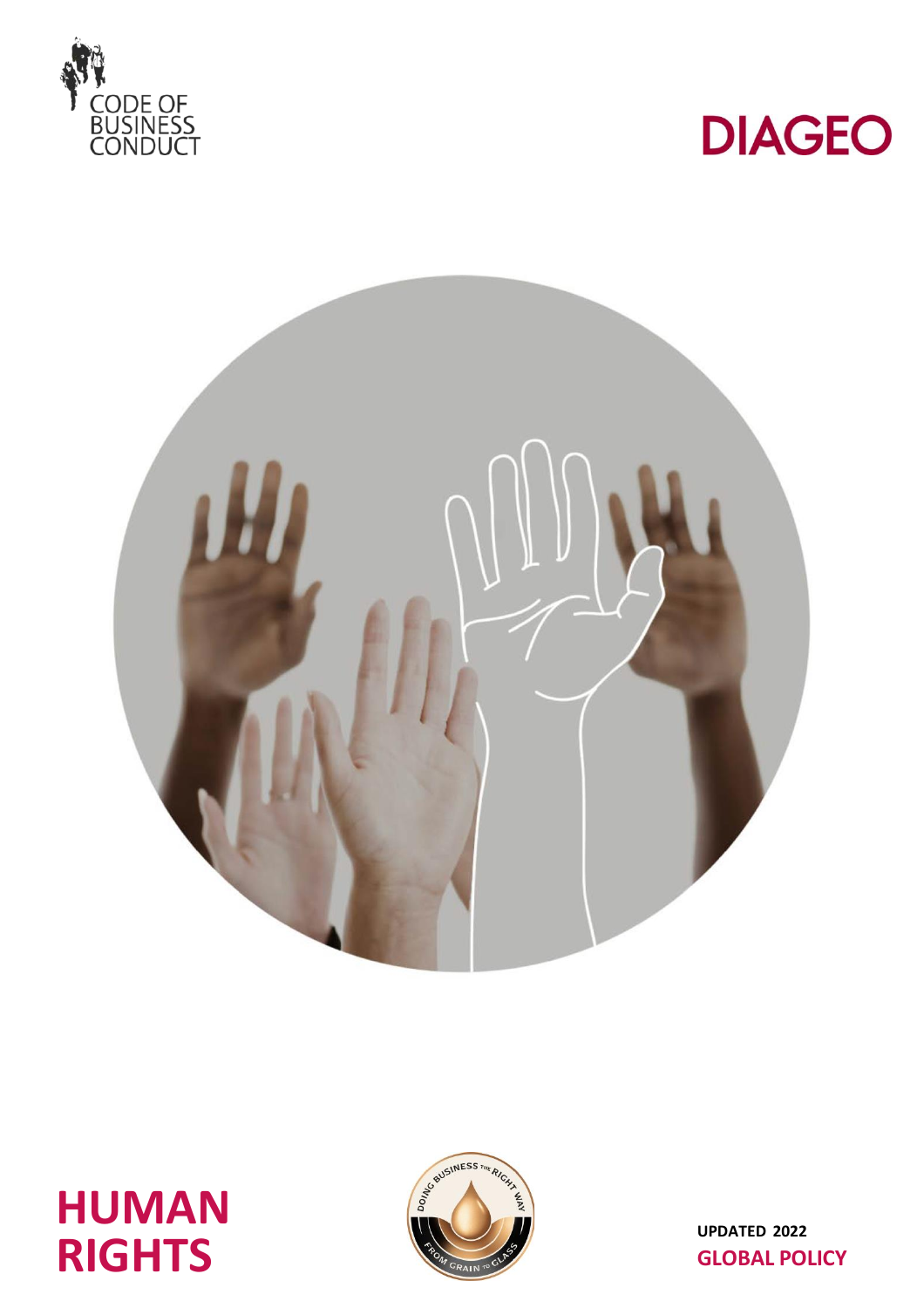## **WHO DOES THIS APPLY TO?**

- All Diageo employees.
- All subsidiaries of Diageo.
- Joint ventures in which Diageo has a controlling interest.
- Third party contractors, agents or consultants representing or acting for or on behalf of Diageo.



### **OUR COMMITMENT**

We are committed to becoming one of the most trusted and respected consumer products companies in the world. As part of that commitment, our employees, everybody who works with us, and everybody who buys our products around the world know us for our values. We value each other and respect each other's human rights as articulated in the Universal Declaration of Human Rights, a declaration we are committed to delivering in its entirety, throughout our business and value chain.

We act in accordance with the United Nations (UN) Guiding Principles on Business and Human Rights.Our Human Rights Policy is informed by the International Labour Organisation's (ILO) Declaration on Fundamental Principles and Rights to Work, the Children's Rights and Business Principles, UN Global LGBTI Standards of Conduct for Business, UN Women's Empowerment Principles and the UN Global Compact, to which we are a signatory. By committing to these international frameworks, we are dedicated to enriching the workplace. We act with integrity, in compliance with local laws and regulations, and respecting the unique customs and cultures in the communities in which we operate.

Through appropriate contractual arrangements and our Global Partnering with Suppliers standard we make our suppliers aware of and expect their compliance with our human rights commitments. Any new business relationships such as mergers, acquisitions and joint ventures are assessed through a rigorous due diligence process, which includes human rights risks.

We do not tolerate threats, intimidation, physical or legal attacks against human rights defenders, including those exercising their rights to freedom of expression, association, peaceful assembly and protest against the business or its operations.

### **CONTEXT**

Wherever we work, our commitment to human rights is fundamental to our way of doing business. We recognise that we are responsible for the impact of our operations on our employees, on all workersin oursupply chain, on consumers of our products and on the communities in which we operate.

There is a role for every one of us in respecting the human rights of everybody we work with. We expect our employees to demonstrate ownership and ensure careful oversight of our activities to assure we make a positive impact on human rights. We expect our suppliers and business partners to have similar policies and comply with laws and regulations in the territories in which they operate.

In our communities, we understand that our distilleries, breweries and offices are at the very heart of the communities in which we work. We want to be a leader, to make a positive contribution to society, and take part in building thriving communities.

In support of our programmes, business, human rights and the delivery of shared value, we are also committed to engaging with communities alongside all our stakeholders, both local and global, on an ongoing basis. At a local level, employees across Diageo's business engage their colleagues, local governments, suppliers, farmers, customers, media, civil society and community groups to respond to their interests and concerns. At a global level, we engage investors, customers, suppliers, and multinational organisations such as United Nations agencies or NGOs. By listening to everyone who engages with Diageo, we can ensure that ours is a businessthat understands stakeholders' expectations and meets them.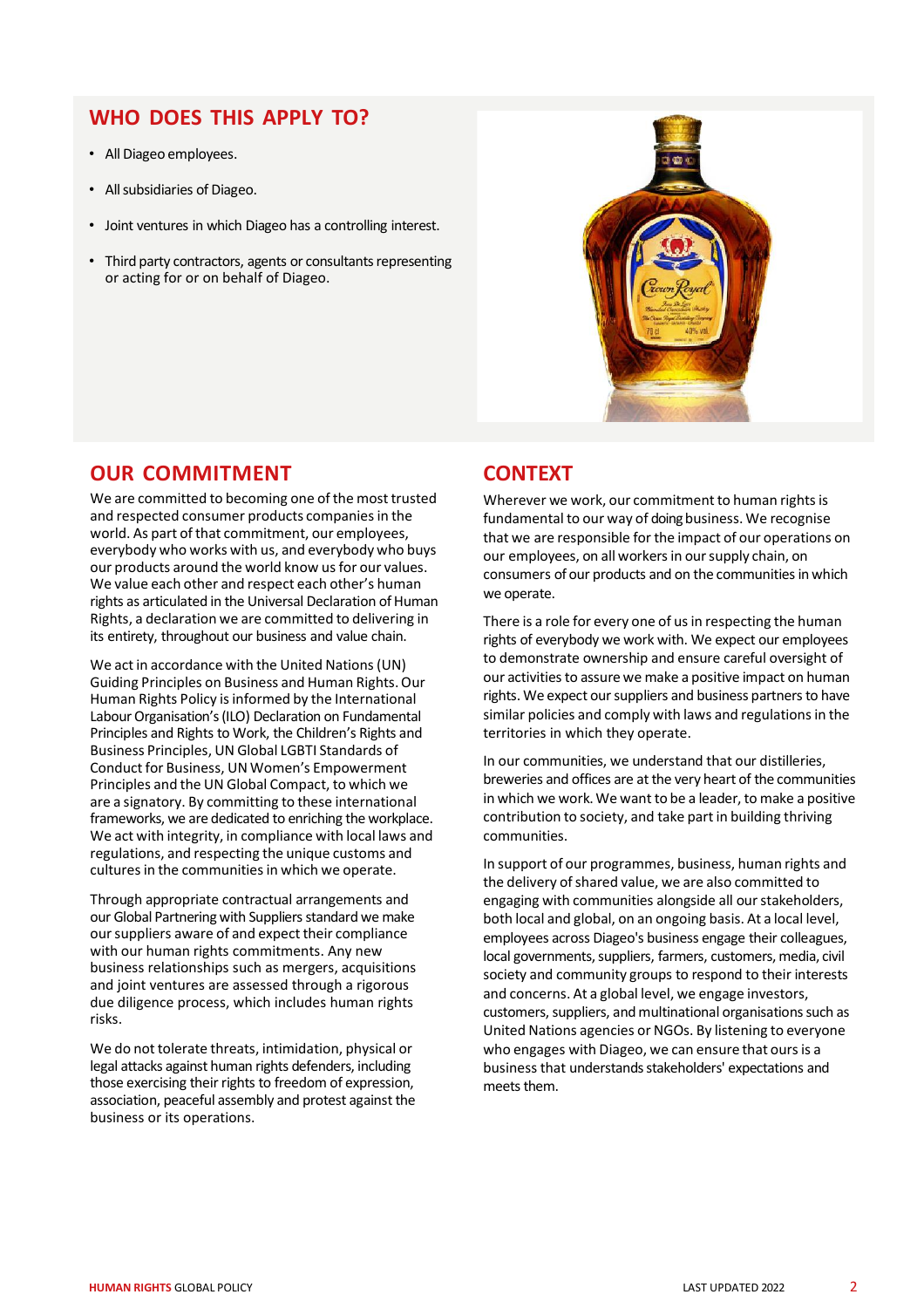# **CORE PRINCIPLES OF THE POLICY**

#### **VALUING DIVERSITY**

At Diageo we celebrate cultural and individual diversity, and rely on this to help create an energizing team culture. We all play an important role in creating a culture that is diverse and inclusive of all individuals. We will recruit and hire the best talent reflecting the markets and consumers we serve. We recognise that a diversity of skills and experiencesin our workplace and communities will provide a competitive advantage.

#### **NON-DISCRIMINATION AND PREVENTING HARASSMENT**

Every employee and person we work with is entitled to human rights without discrimination. In all aspects of employment, we treat employees justly according to their abilities to meet the requirements of the role. We will not discriminate based on factors such as race, religion, colour, ethnicity, national origin, disability, sexual orientation, gender, gender identity, gender expression or marital status.

We provide a harassment free environment that promotes openness, teamwork and trust. We will not tolerate employees being subject to physical, sexual, racial, psychological, verbal, or any other form of harassment, bullying or abuse.

#### **CHILD LABOUR AND FORCED LABOUR**

We do not permit exploitation of children or involuntary servitude for our employees, or within our suppliers or business partners. This includes the consideration of debt bondage and unacceptable financial costs forced upon workers. We will not employ anyone under the age of 16. Employees under the age of 18 will not performany hazardous work. We respect and comply with all relevant local laws regarding voluntary employment and minimum age for employment.

We are committed to protecting the rights of all workers in our value chain, including migrant workers who may be only temporarily present.

#### **WAGES AND HOURS**

We recognise the skills and contributions of all our employees and pay our employees competitive wages and benefits. We provide our employees with learning and development opportunities to enhance their skills and progress their careers.

We comply with all wage and hour laws, collective agreements, and the provisions of the relevant ILO standards on working time. In the absence of applicable laws or collective agreements, normal working hours shall not on a regular basis exceed a maximum of 48 hours per working week, or 60 hours per working week including overtime, and employees shall be allowed at least one day of rest in every seven-day period. We require our suppliers and business partners to do the same.

#### **FREEDOM OF ASSOCIATION**

We respect our employees' choice to join or not join a trade union or other organisations of their choice and to bargain collectively in support of their mutual interests. In countries where the right to freedom of association is restricted by law, we support the development of alternative means to facilitate the representation of employees' interests.

We take appropriate measures to prohibit any form of intimidation or retaliation against workers seeking to exercise their right.

#### **HEALTH, SAFETY AND WELLBEING**

We are committed to the highest standards of safety and security to protect ourselves, our suppliers, our business partners, and our communities. We will follow all safety policies and procedures, national and local laws and regulations. For more information regarding health and safety, please see the health, safety and personal security section of our Code of Business Conduct, our Health, Safety and Wellbeing Global Policy and our Corporate Security Global Policy.

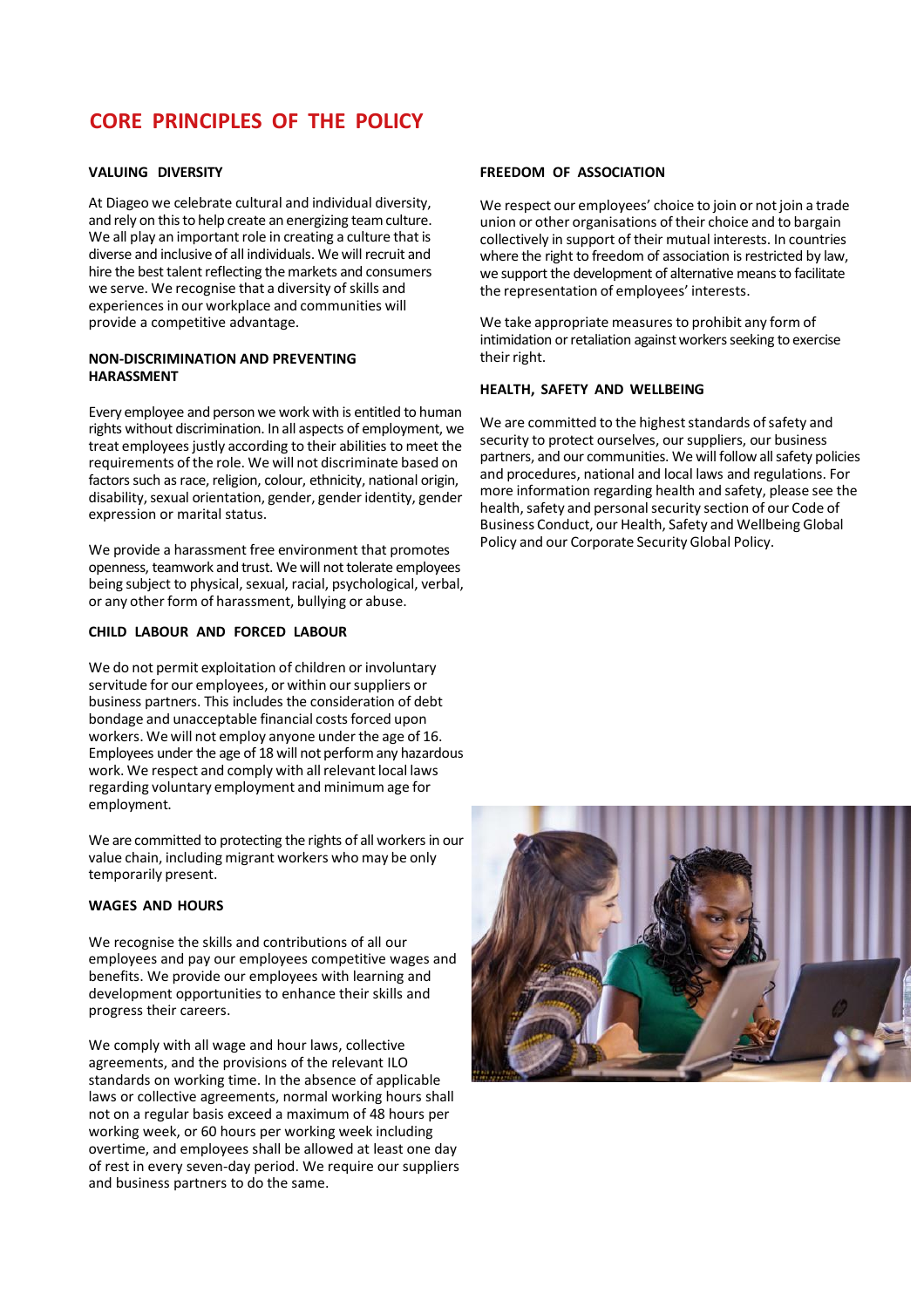## **CORE PRINCIPLES OF THE POLICY (CONT)**

#### **MONITORING**

We are committed to conducting ongoing human rights due diligence throughout our business and end-to-end value chain. This is prioritised based upon risk assessment initially at a global level and then in each assessment at a local level. Our risk assessment reflects external awareness of human rights risks by geography and issue, and our own assessments of our value chain. This is an ongoing process and it is regularly reviewed and adapted in response to emerging human rights issues.

Our Human Rights Impact Assessments (HRIAs) were undertaken by specialists in human rights alongside our own teams. We also ensure that those members of our own team with a direct involvement in specific areas of human rights risks, such as procurement, receive specific training to support their role. Our HRIAs engaged with the different stakeholders in our value chain, identifying those potentially affected by human rights issues, holding stakeholder interviews and assessing the risk while implementing appropriate remediation. We developed action plans and now review the progress of mitigation through our routine enterprise risk management processes.

Monitoring of human rights within oursupply chain, led through our Partnering with Suppliers standard, is also delivered by an assessment programme carried out in partnership with our peers and suppliers. Suppliers are mapped globally and risk assessed which leads to a prioritised audit programme. Audits of supplier sites consider labour and human rights, and mitigation plans are developed by suppliers to address any issues arising. The standard is a contractual requirement and failure to deliver appropriate mitigation may result in a change to the ongoing business relationship and cessation of trading. We will work with our suppliers to develop, support and implement effective mitigation as appropriate.

Details of our performance against our Code andonhuman rights are communicated through our Annual Report and our Environmental, Social and Governance (ESG) Reporting Index.

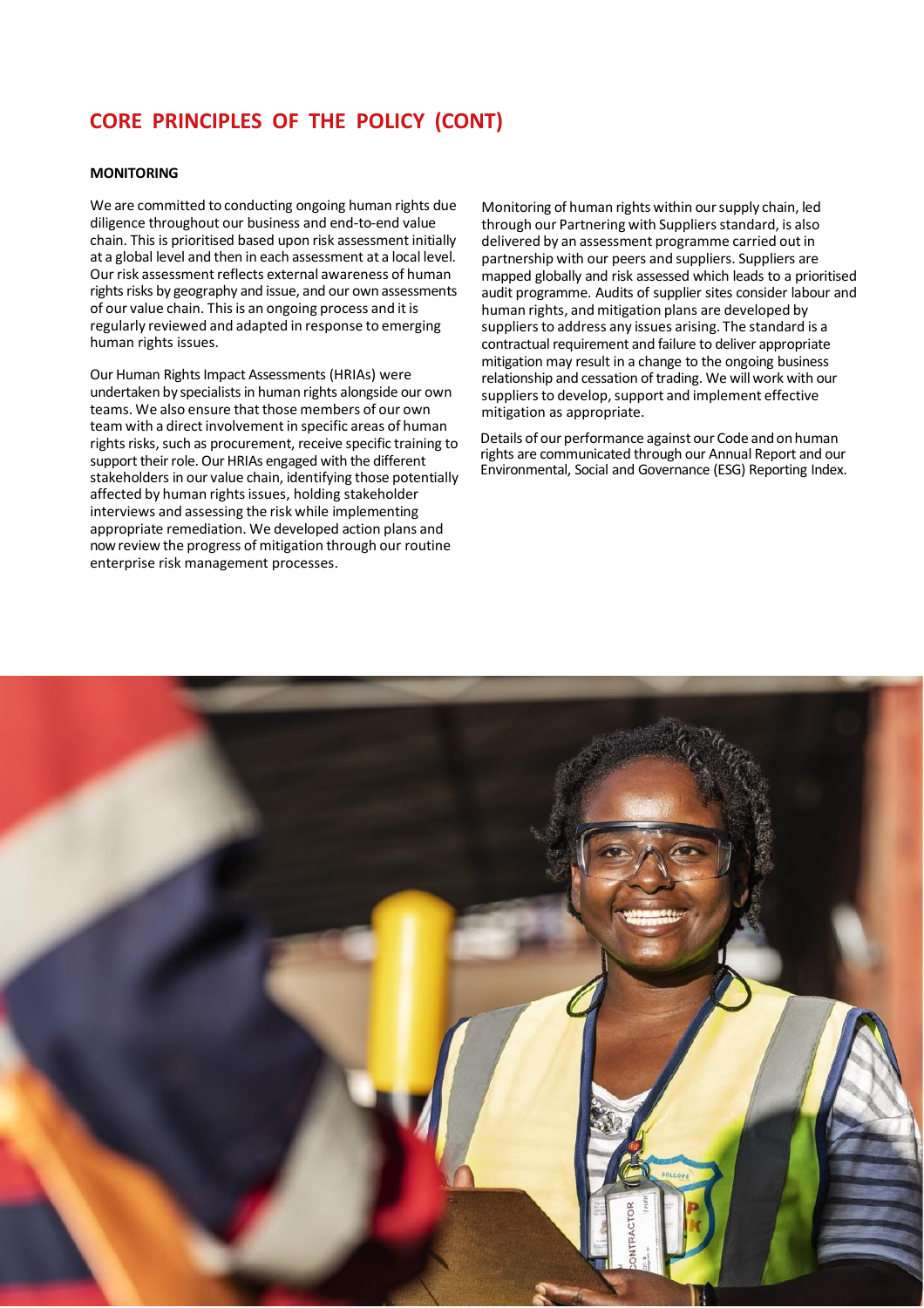### **WHERE TO GET MORE INFORMATION**

Code of Business Conduct, Breach Management Standard, Partnering with Suppliers Standard, Brand Promoter Standard, Annual Report, ESG Index.

### **HOW TO REPORT A BREACH**

Any breach of this Policy is also considered to be a breach of the Diageo Code of Business Conduct and should be reported promptly.



#### **LOCAL BUSINESS INTEGRITY, LOCAL HR OR GLOBAL BUSINESS INTEGRITY**

Breaches of this Policy will be dealt with under the Breach Management Global Standard, the Diageo Investigation Guidelines and local disciplinary policies.

## **HOW TO REPORT A BREACH**

We are committed to working directly with our suppliers and customers to remedy human rights issues where we become aware of them.

We have policies and processes in place to identify, prevent and mitigate human rights risks and to provide remedy to any adverse impact we have caused or contributed to by our operations.

Our SpeakUp whistleblowing phone line and web reporting tool can be accessed by employees, by those in our value chain, and the communities where we operate. Where matters are brought to us, we are committed to protect the rights of those reporting them, and we do not tolerate reprisal against anyone who raises a matter in good faith or where they have assisted an investigation.

We track and routinely review these mechanisms, along with any feedback on them, developing our approach to improve the process where practical.

Where appropriate we will also engage with local judicial or non-judicial grievance mechanisms to provide remedy. We will not impede access to state-based judicial or non-judicial mechanisms; or any other mechanisms available to people who make allegations of potential human rights impacts. In addition, we will not request that any individuals or communities waive their legal rights as a condition of participating in our (or any other judicial, or non-judicial) grievance/mediation process, or require confidentiality provisions (e.g., non-disclosure agreements) with respect to human rights grievances.

## **DATA PRIVACY CONSIDERATION**

We want Diageo to be the best place to work and for consumersto love our brands. As part of this we want individuals to experience our business as one that respects privacy, protects data and enables trust.

## **POLICY GOVERNANCE**

Our Code of Business conduct and Human Rights policy are agreed by our Chief Executive, who reports directly to the Board. Responsibility for delivery is shared between members of Diageo's Executive Committee, all of whom report to the Chief Executive. Our Executive, senior business leaders and functional specialists lead the agenda via our Human Rights Steering Group, and assess risks, emerging issues, compliance and remediation within our routine enterprise risk management processes. Where relevant, human rights risks are reviewed by the Board.

Responsibility for day-to-day delivery of our Code and Human Rights Policy is everybody's responsibility. We communicate our Code and Human Rights policy throughout our business and, alongside our Partnering with Suppliers standard, to all our suppliers around the world.

All of our teams receive routine training on our Code, and on human rights, with a focus on key human rights risks potentially arising in their area of work where appropriate. Our suppliers are also invited to training and engagement events such as our annual Pathway of Pride programme in Africa.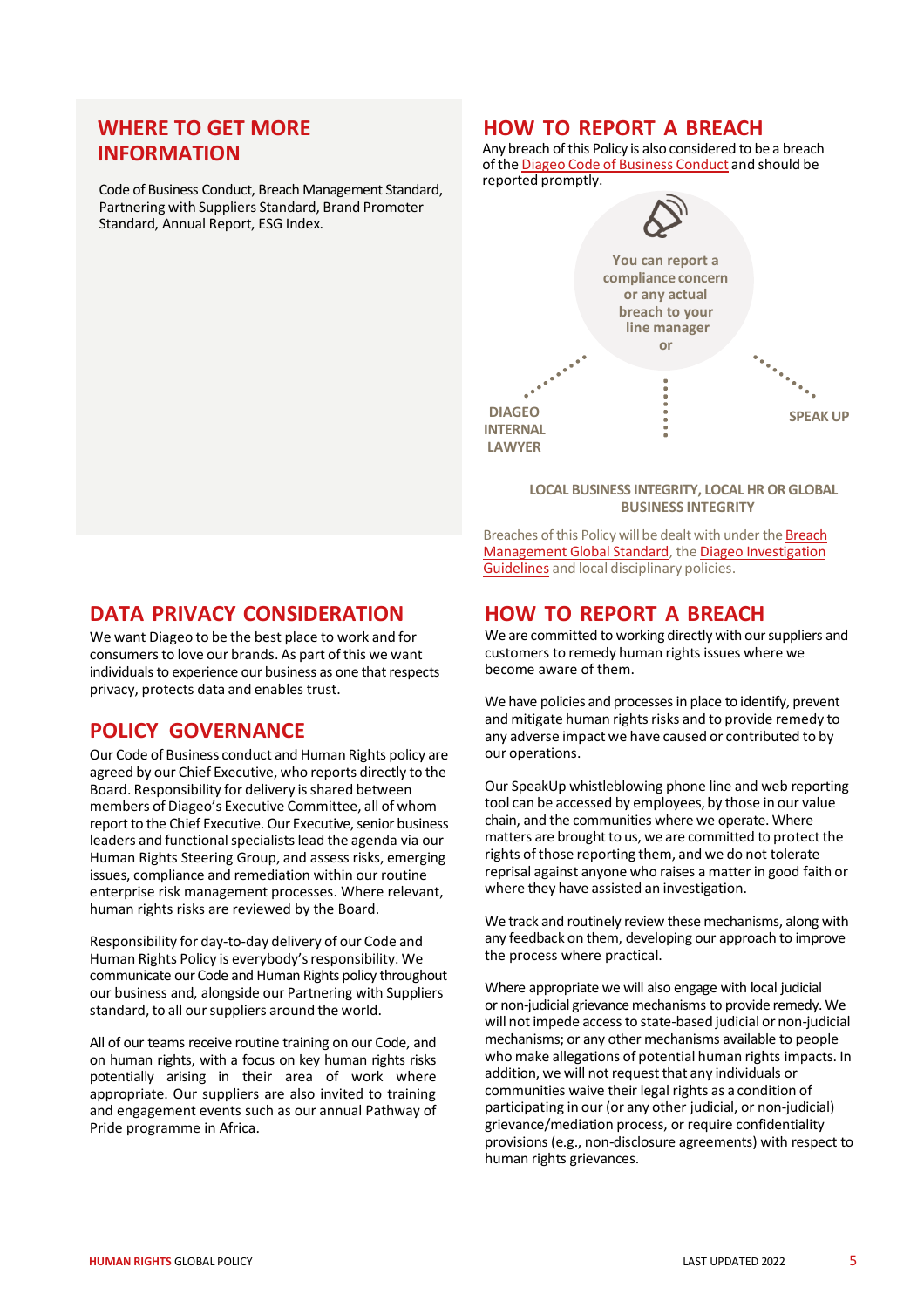## **KEY THINGS TO REMEMBER**

- 1. Treat everyone with dignity and respect;
- 2. Celebrate cultural and individual diversity;
- 3. Do not tolerate discriminatory, offensive or intimidating behaviour, harassment, or bullying;
- 4. Commit to the highest standards of safety;
- 5. Do not knowingly work with anyone known or suspected to be acting in a way that infringes on anyone's human rights such as not complying with wage and hour laws, or permitting exploitation of children, or not respecting a choice to join or not join a trade union;
- 6. Require partners, suppliers and other third parties with whom you work to adopt similar standards with respect to human rights and operate in line with the principles in our Partnering with Suppliers Standard.